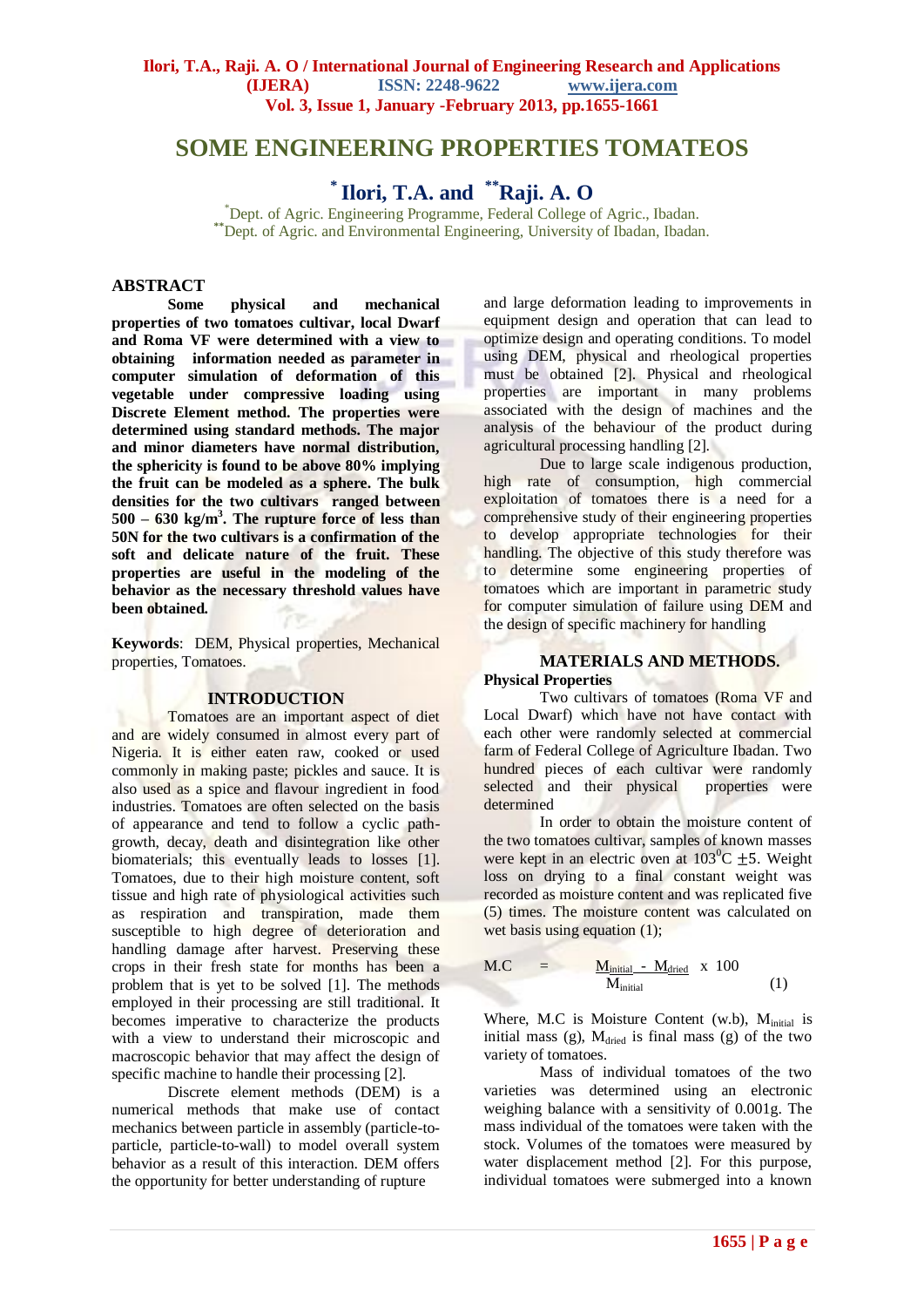## **Ilori, T.A., Raji. A. O / International Journal of Engineering Research and Applications (IJERA) ISSN: 2248-9622 www.ijera.com Vol. 3, Issue 1, January -February 2013, pp.1655-1661**

volume of water and the volume of water displaced was recorded.

Three mutually perpendicular axes; "a" major, (the longest intercept), "b" intermediate (the longest intercept normal to a), and "c" minor, (the longest intercept normal to a, b) of the tomatoes were measured using digital Vernier caliper (Carrera Precision model CP8812-T 12-Inch Titanium Digital LCD Calliper Micrometer, United States) having an accuracy of 0.01mm. The mean, ranges and standard deviation were then reported for the two tomatoes. The Sphericity (SPH) and Geometric mean diameter (GMD) were then calculated using the method describe by [2], [2] and [2]. The sphericity index was introduced as the multiplier of the geometric mean diameter to take care of the deviation from the true shape of tomatoes as that assume by the theoretical shape [2].

The bulk density(BD) was determined using the mass/volume relationship [2] by filling an empty plastic container of predetermined volume and mass with tomatoes poured from a constant height and weighed. Then the bulk density was computed using Equation (4). This process was replicated ten (10) times.

True density (TD) is defined as the ratio of the given mass to volume. The volume and density were determined by water displacement method using *eureka* can as described by [1]. To accomplish this, a graduated measuring cylinder was filled with water to certain level. Tomatoes of known mass were submerged in the cylinder resulting in rise in the level of water. The true density was calculated for each of the ten (10) replications. Porosity (PR) was calculated as the ratio of the differences in the tomatoes density (true density and bulk density) to the true density using Equation (2) value and expressed in percentage [3];

PR =  $(\underline{TD - BD}) x 100 (2)$ **TD** 

#### **Biaxial Compressive Test**

To determine the mechanical properties of the two tomatoes varieties in quasi-static compression test, a Universal Testing Machine ( ) was used. Twenty (20) tomatoes were randomly picked from each varieties and each loaded between two parallel plates of the machine and compressed at a loading rate of 4mm/min until rupture occur. The compression was applied to the middle of the flower stalk as longitudinal orientation and perpendicular axis to the flower stalk as transverse orientation. The average values of all the 20 tests were reported in terms of the average rupture force, energy used to rupture, force at yield and Energy at yield. The force-deformation curve up to the point of rupture was plotted by utilization of the computing software installed on the universal testing machine used.

# **RESULTS AND DISCUSSION**

## **Physical Properties**

The summary of the result for all the parameters measured were collated, analyzed and presented in Table1. Descriptive statistics were used to determine mean value, range of values (maximum and minimum) and Standard Deviation (STDEV.). The skewness and kurtosis analysis for the frequency distribution curve for the 200 readings taken for each dimension shown in Figure 1 and Figure 2 are presented in Table 1.

Average moisture content of 93.11% and 92.93% were reported for Roma VF and Local Dwarf respectively and this serves as the moisture level at harvest and the basis at which all measured parameters were obtained. This value is fall in range with the one obtained by [4]. The values obtained from each replication were calculated using equation (1). Moisture content determination is important as it is a vital parameter which is an influential factor on all crops processing procedures and other physical properties it can fluctuate greatly as it is influenced by relative humidity. The average individual mass and volume of the 200 observed were reported for Roma V and Local Dwarf 17.94g. 13.03g, 19.87cm<sup>3</sup> and 8.23cm<sup>3</sup>.

The value obtained for major, intermediate and minor diameter ranges from 30.99mm – 11.15mm, 31.30 – 15.54mm and 79.45 – 25.96mm with mean of 23.60mm, 24.32mm and 50.67mm respectively for Roma VF While Local Dwarf had its major, intermediate and minor diameter ranges from 44.95mm – 19.94mm, 37.93mm – 17.93mm and 38.59mm – 15.78mm with the mean of 30.46mm, 26.41mm and 25.67mm respectively. Fig. 1 and Fig. 2 shows the frequency distribution of the axial dimension of the two tomatoes observed. The axial dimension (major -, intermediate -, minor diameter) of Roma VF is skewed (Table 1) to the left this means that the asymmetric tail is extending out to the left of the distribution while the kurtosis of this distribution is platykurtic that is, it is too flat when compare to the normal distribution curve. However, the axial dimension (major -, intermediate -, minor - diameter) of Local Dwarf is skewed to the right and only the major and minor diameter is leptokurtic, which is its central peak is higher and its tails are longer and fatter. The kurtosis of the distribution for intermediate diameter is platykurtic. The average sphericity value obtained were 61.85%, 90.63% and 8.08mm, 6.47mm as the mean and the standard deviation for Roma VF and Local Dwarf respectively. The sphericity of Local Dwarf is very close to sphere while that of Roma VF is less than 90% due to large variation in the axial dimension. In discrete element method, particles are modeled as sphere of constant diameter. The higher the sphericity, the closer the shape to been spherical the more the accuracy of the prediction by DEM.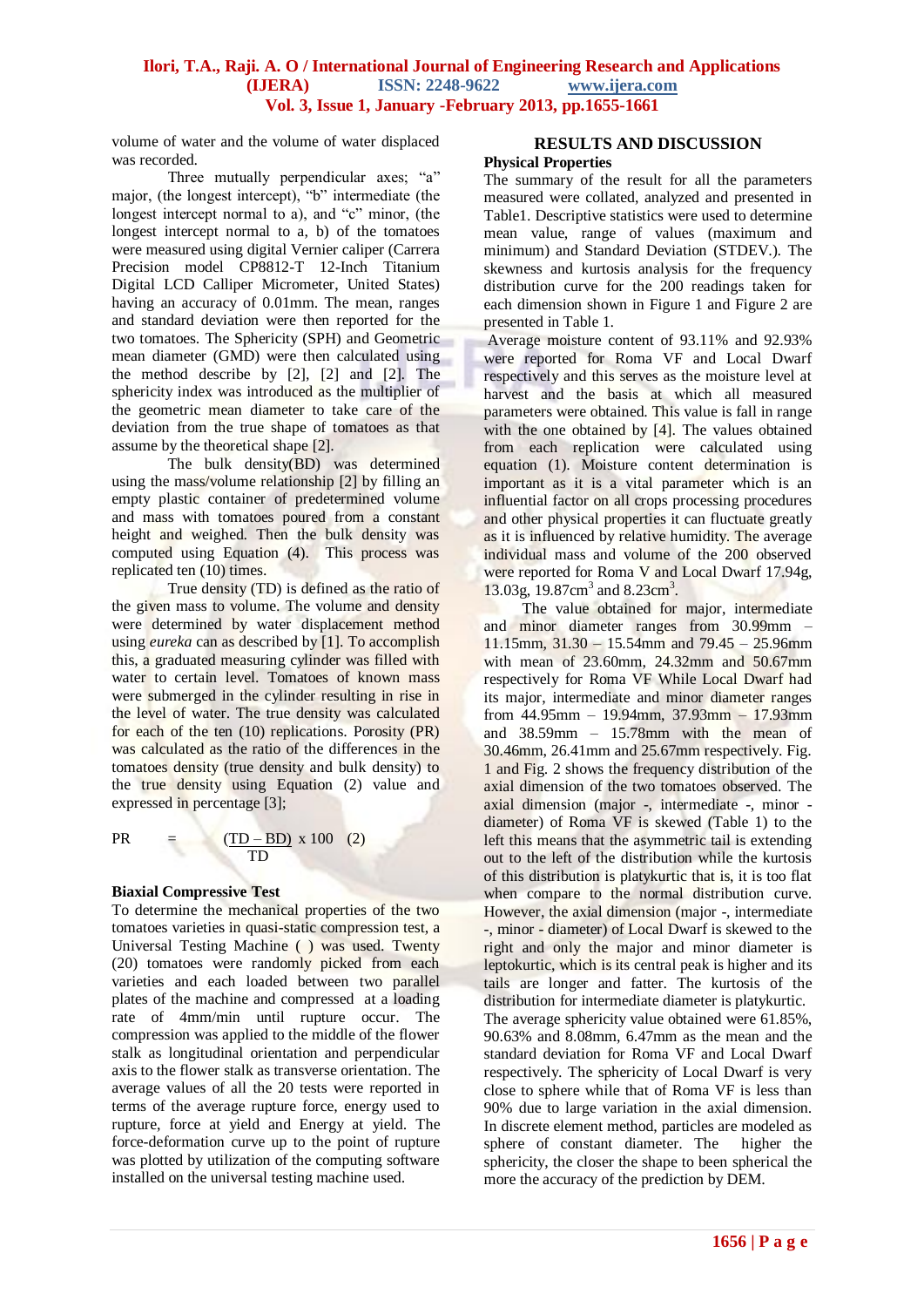## **Ilori, T.A., Raji. A. O / International Journal of Engineering Research and Applications (IJERA) ISSN: 2248-9622 www.ijera.com Vol. 3, Issue 1, January -February 2013, pp.1655-1661**

The geometric mean diameter for the two tomatoes were computed from the axial dimension and the average value obtained were 30.64mm for Roma VF and 27.47mm for Local Dwarf respectively. It was observed that an increase in tomatoes size leads to an increase in the geometric mean diameter of that tomatoes which then result in the tomatoes with the least or smallest minor diameter or thickness having the least geometric mean diameter. This is similar in trend as those observed for bell and chilli pepper [5]. The geometric mean of axial dimension is useful in defining the characteristics dimension for irregular solid.

The value obtained for bulk density ranges from  $0.58g/cm^{3} - 0.62g/cm^{3}$  and  $0.50g/cm^{3}$  -0.63g/cm<sup>3</sup> for Roma VF and Local Dwarf respectively. Bulk density is an indicator of quality and predicate of breakage susceptibility and hardness study. The computation of true density ranged from  $0.81$ g/cm<sup>3</sup> –  $1.07$ g/cm<sup>3</sup> with average mean of  $0.98g/cm^3$  for Roma VF and  $0.84g/cm^3$  –  $1.33g/cm<sup>3</sup>$  with average mean value of  $0.96g/cm<sup>3</sup>$  for Local Dwarf. This property is useful in computing product yield and mathematical conversion of mass to volume.

Porosity shows the relationship between bulk and true density and the extent of pore spaces. The average value obtained were 37.73% and 37.97% for Roma VF and Local Dwarf tomatoes respectively. This attribute determine the ease of passage of gases such as air, liquid circulation through a mass of particles in aeration, drying, heating, cooling and distillation operation.

#### **Biaxial Compression Test.**

Results of biaxial compression test of the two tomatoes cultivar between two parallel plates at a constant loading rate of 4mm/min are as presented in Table 2. The average values of rupture force, energy used for rupture, force at yield, energy at rupture and young modulus of elasticity on transverse loading position are 39.95N, 28.35J, 9.93N, 24.55J and 2003KPa for Roma VF and 44.14N,29.29J, 10.97N, 19.24J and 1581KPa for Local Dwarf respectively. However, the average values of rupture force, energy used for rupture, forces at yield, energy at rupture and young modulus of elasticity on longitudinal loading position are 39.6N, 42.66J, 12.01N, 43.3J and 8757.3KPa for Roma VF and 21.31N, 17.58J, 5.61N, 5.65J and 10154.9KPa respectively. The result obtained is similar in the same trends with those reported for cherry tomatoes [6] and for granular Agricultural material [].

### **Conclusions**

Some physical and mechanical properties necessary in modeling of handling and processing of tomatoes have been determined for two cultivars. These properties have shown that the fruit is almost spherical and can be modeled as spheres and the fruits are dense enough to fall under gravity but may not sink in water. The mechanical properties obtained have given an understanding of the threshold values required during loading while modeling. The ability to model with the properties is a source of databank for non-destructive studies of tomatoes handling.

## **Acknowledgement .**

The authors appreciate the effort of Miss Nora. A. Onyensom, Federal College of Agriculture Ibadan, for data collection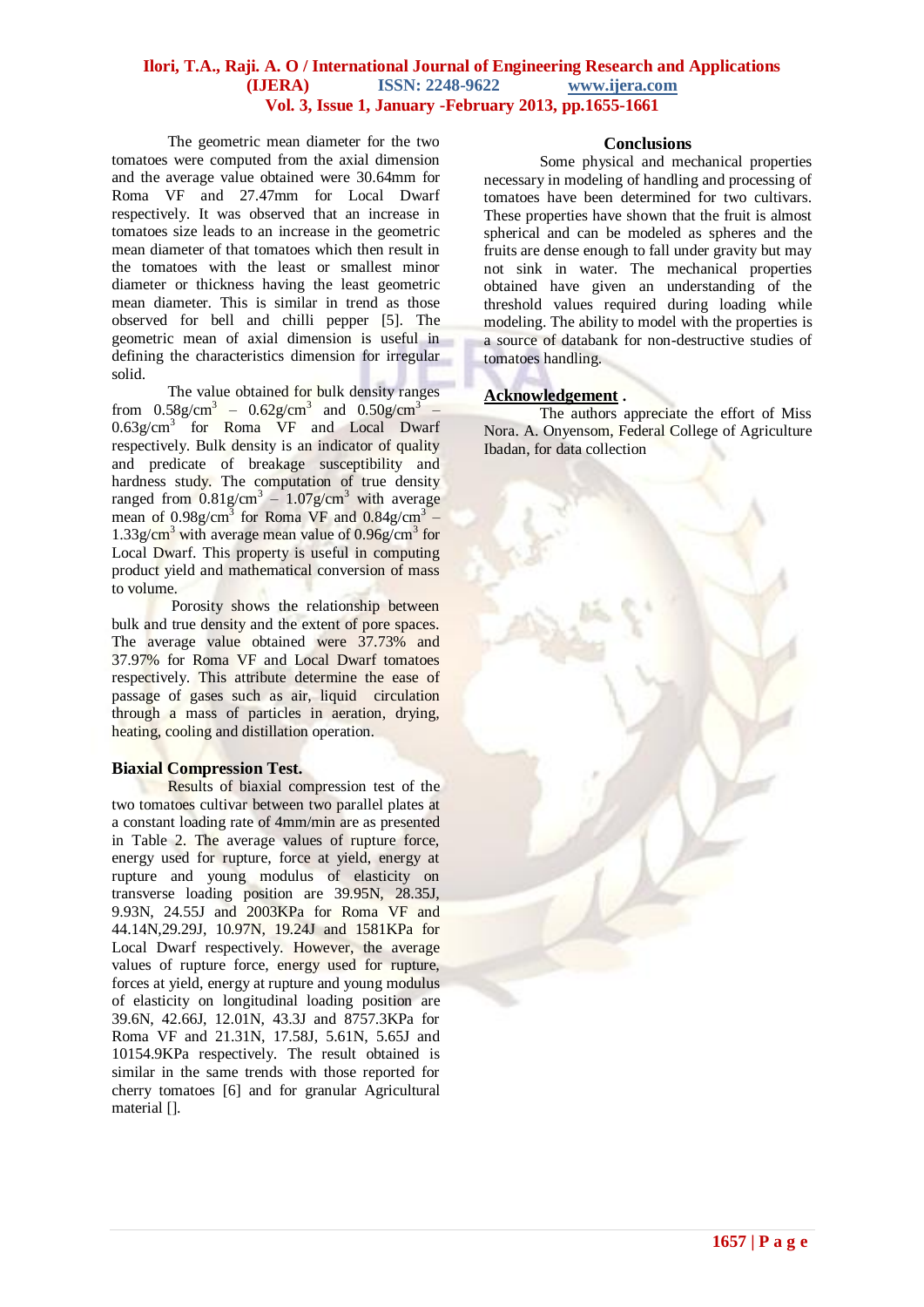## **Ilori, T.A., Raji. A. O / International Journal of Engineering Research and Applications (IJERA) ISSN: 2248-9622 www.ijera.com ISSN: 2248-9622 Vol. 3, Issue 1, January -February 2013, pp.1655-1661**

| Table 1: Physical Properties of Two Varieties of Tomateos |                                   |                        |                            |                    | <b>DWARF</b> |                                          | No. of Observation                                                |       | 200                                      | 200   | 200   | 200   |                |      |
|-----------------------------------------------------------|-----------------------------------|------------------------|----------------------------|--------------------|--------------|------------------------------------------|-------------------------------------------------------------------|-------|------------------------------------------|-------|-------|-------|----------------|------|
| (Roma VF and Local Dwarf)                                 |                                   |                        |                            |                    |              |                                          | 200                                                               | 10    | 10                                       | 200   | 200   | 10    | C              |      |
|                                                           |                                   | Parameters             |                            |                    |              |                                          |                                                                   |       | Mean                                     |       |       | 30.46 | 26.71          |      |
| Variety / Statistical<br>Value                            |                                   |                        |                            |                    | b            |                                          |                                                                   |       | 25.67                                    | 13.03 | 8.23  | 0.61  | 0.96           |      |
|                                                           | M                                 | V                      | <b>BD</b>                  | a<br>TD            | <b>GMD</b>   | $\mathbf{C}$                             |                                                                   |       | 90.63                                    | 37.97 | 92.93 |       |                |      |
|                                                           |                                   |                        |                            |                    |              |                                          |                                                                   | 27.47 |                                          |       |       |       |                |      |
|                                                           | <b>SPH</b>                        | <b>PR</b>              | <b>MC</b>                  | (mm)               | (mm)         |                                          |                                                                   |       | Maximum                                  |       |       | 44.95 | 37.93          |      |
|                                                           |                                   |                        |                            | (mm)               | (g)          |                                          |                                                                   |       | 38.59                                    | 27.40 | 25.00 | 0.63  | 1.33           |      |
|                                                           |                                   |                        |                            | (cm <sup>3</sup> ) | (g)          | $\text{cm}^3\text{)}(\text{g}/\text{g})$ |                                                                   | 36.01 | 99.97                                    | 49.74 | 94.32 |       |                |      |
|                                                           |                                   |                        | $\text{cm}^3\text{)}$ (mm) |                    | (% )         | (% )                                     |                                                                   |       |                                          |       |       |       |                |      |
|                                                           |                                   |                        |                            | (% )               |              |                                          |                                                                   |       | Minimum                                  |       |       | 19.94 | 17.93          |      |
| <b>ROMA VF</b>                                            |                                   | No. of Observation 200 |                            | 200                | 200          | 200                                      |                                                                   |       | 15.78                                    | 3.61  | 3.00  | 0.50  | 0.84           |      |
| 200                                                       | 10                                | 10                     | 200                        | 200                | 10           | 5                                        |                                                                   | 18.35 | 71.78                                    | 23.76 | 91.68 |       |                |      |
|                                                           |                                   |                        |                            |                    |              |                                          |                                                                   |       |                                          |       |       |       |                |      |
|                                                           |                                   |                        |                            |                    |              |                                          |                                                                   |       | <b>STDEV</b>                             |       |       | 4.12  | 3.84           | 3.84 |
|                                                           | Mean                              |                        |                            | 23.60              | 24.32        |                                          |                                                                   |       | 4.26                                     | 3.47  | 0.04  | 0.15  | 3.19           | 6.47 |
|                                                           | 50.67                             | 17.94                  | 19.87                      | 0.61               | 0.98         |                                          |                                                                   |       | 6.86                                     | 1.15  |       |       |                |      |
| 30.64                                                     | 61.85                             | 37.73                  | 93.11                      |                    |              |                                          |                                                                   |       |                                          |       |       |       |                |      |
|                                                           |                                   |                        |                            |                    |              |                                          |                                                                   |       | $0.196$ 0.194 0.228 =<br><b>Skewness</b> |       |       |       |                |      |
|                                                           | Maximum                           |                        |                            | 30.99              | 31.30        |                                          |                                                                   |       |                                          |       |       |       |                |      |
|                                                           | 79.45                             | 50.38                  | 41.00                      | 0.62               | 1.07         |                                          |                                                                   |       |                                          |       |       |       |                |      |
| 40.35                                                     | 90.10                             | 43.91                  | 94.11                      |                    |              |                                          |                                                                   |       | Kurtosis                                 |       |       | 0.521 | $-0.267$ 0.668 | $=$  |
|                                                           |                                   |                        |                            |                    |              |                                          | Ξ                                                                 |       |                                          | $=$   | $=$   |       | $=$            |      |
|                                                           | Minimum                           |                        |                            | 14.15              | 15.44        |                                          | a, b, c - Diameter; M - Mass; V - Volume; BD - Bulk Density; TD - |       |                                          |       |       |       |                |      |
|                                                           | 25.96                             | 4.23                   | 8.00                       | 0.58               | 0.81         |                                          |                                                                   |       |                                          |       |       |       |                |      |
| 19.47                                                     | 46.37                             | 29.14                  | 90.81                      |                    |              |                                          | True Density; GMD - Geometric Mean Diameter; SPH - Sphericity; Pr |       |                                          |       |       |       |                |      |
|                                                           | - Porosity; MC - Moisture Content |                        |                            |                    |              |                                          |                                                                   |       |                                          |       |       |       |                |      |
|                                                           | <b>STDEV</b>                      |                        |                            | 3.08               | 3.33         |                                          |                                                                   |       |                                          |       |       |       |                |      |
|                                                           | 10.77                             | 7.00                   | 6.82                       | 0.01               | 0.08         |                                          |                                                                   |       |                                          |       |       |       |                |      |
| 4.23                                                      | 8.08                              | 4.41                   | 1.34                       |                    |              |                                          |                                                                   |       |                                          |       |       |       |                |      |

 $\overline{\phantom{a}}$ 

= = = = = = =

= = = = = = =

Skewness  $-0.224 -0.250 -0.263 =$ 

Kurtosis  $-0.086 -0.318 -0.501 =$ 

 $\overline{K}$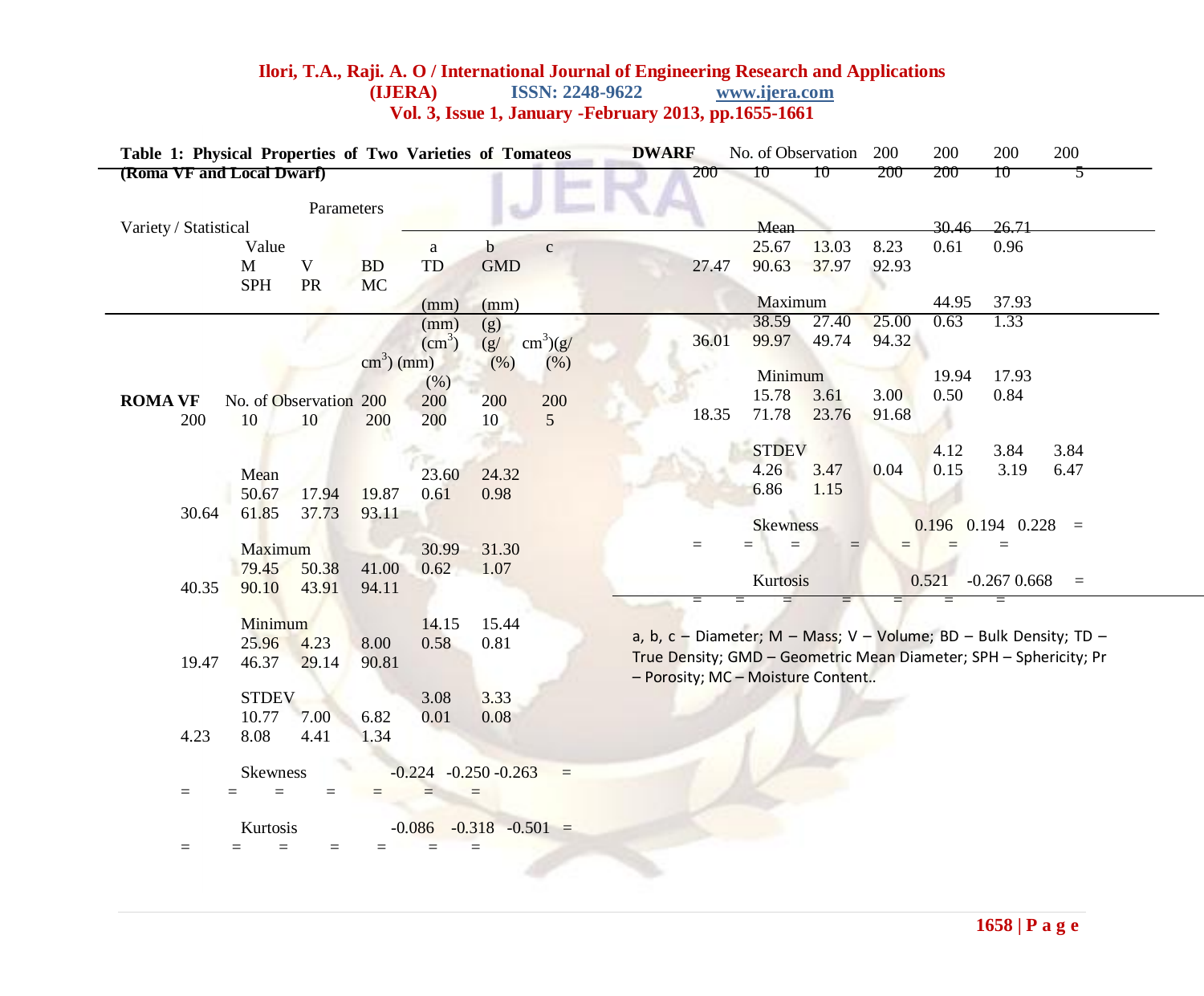## **Ilori, T.A., Raji. A. O / International Journal of Engineering Research and Applications (IJERA) ISSN: 2248-9622 www.ijera.com ISSN: 2248-9622 Vol. 3, Issue 1, January -February 2013, pp.1655-1661**

| Variety       |                         | <b>Rupture Force</b><br>(N) | Energy used for<br>Rupture<br>$(\mathsf{J})$ | Force at yield<br>(N) | Energy at yield<br>(N) | Young's<br>modulus<br>(KPa) |
|---------------|-------------------------|-----------------------------|----------------------------------------------|-----------------------|------------------------|-----------------------------|
|               | <b>Loading Position</b> |                             |                                              |                       |                        |                             |
| <b>ROMA V</b> | <b>Transverse</b>       | $39.95(13.05)^*$            | 283.5(134.2)                                 | 9.93(3.74)            | 24.55(21.7)            | 2003(641.1)                 |
|               | Longitudinal            | 39.6(14.9)                  | 426.6(342.1)                                 | 12.01(5.29)           | 43.3(6.69)             | 8757.3(2702.2)              |
| <b>DWARF</b>  | Transverse              | 44.14(23.13)                | 292.9(158.0)                                 | 10.97(4.38)           | 19.24(11.56)           | 1581(434.5)                 |
|               | Longitudinal            | 21.31(13.18)                | 175.81(100.1)                                | 5.61(3.15)            | 5.65(4.47)             | 10154.9(4498.8)             |

#### **Table 2: Mechanical Properties of two Tomatoes variety at 93.11% and 92.93% mc wb**

\*Figures in the parenthesis are standard deviation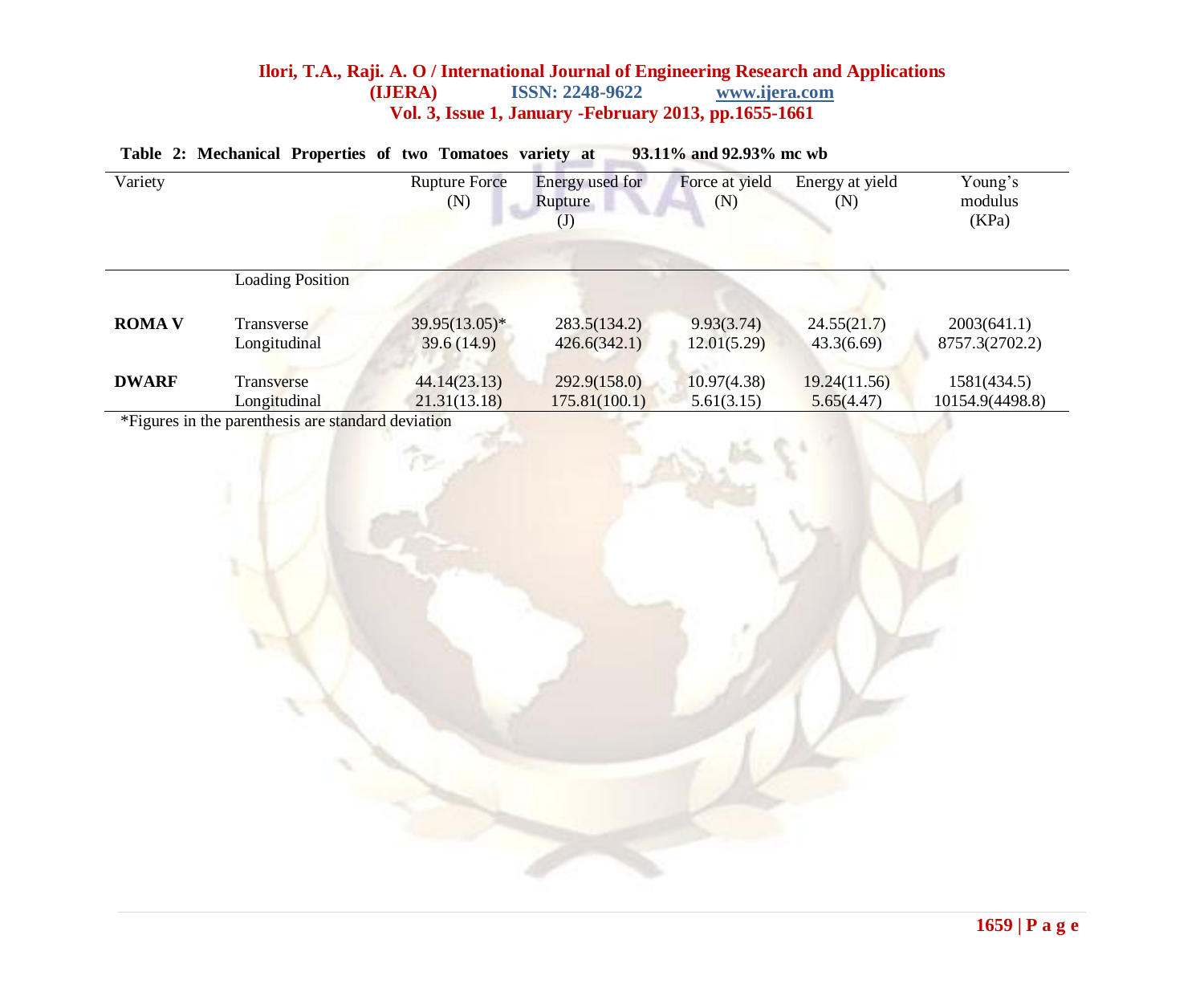

Fig.1: Frequency distribution for the axial dimensions of the Roma VF: a, major diameter, b, intermediate diameter, c, minor diameter.